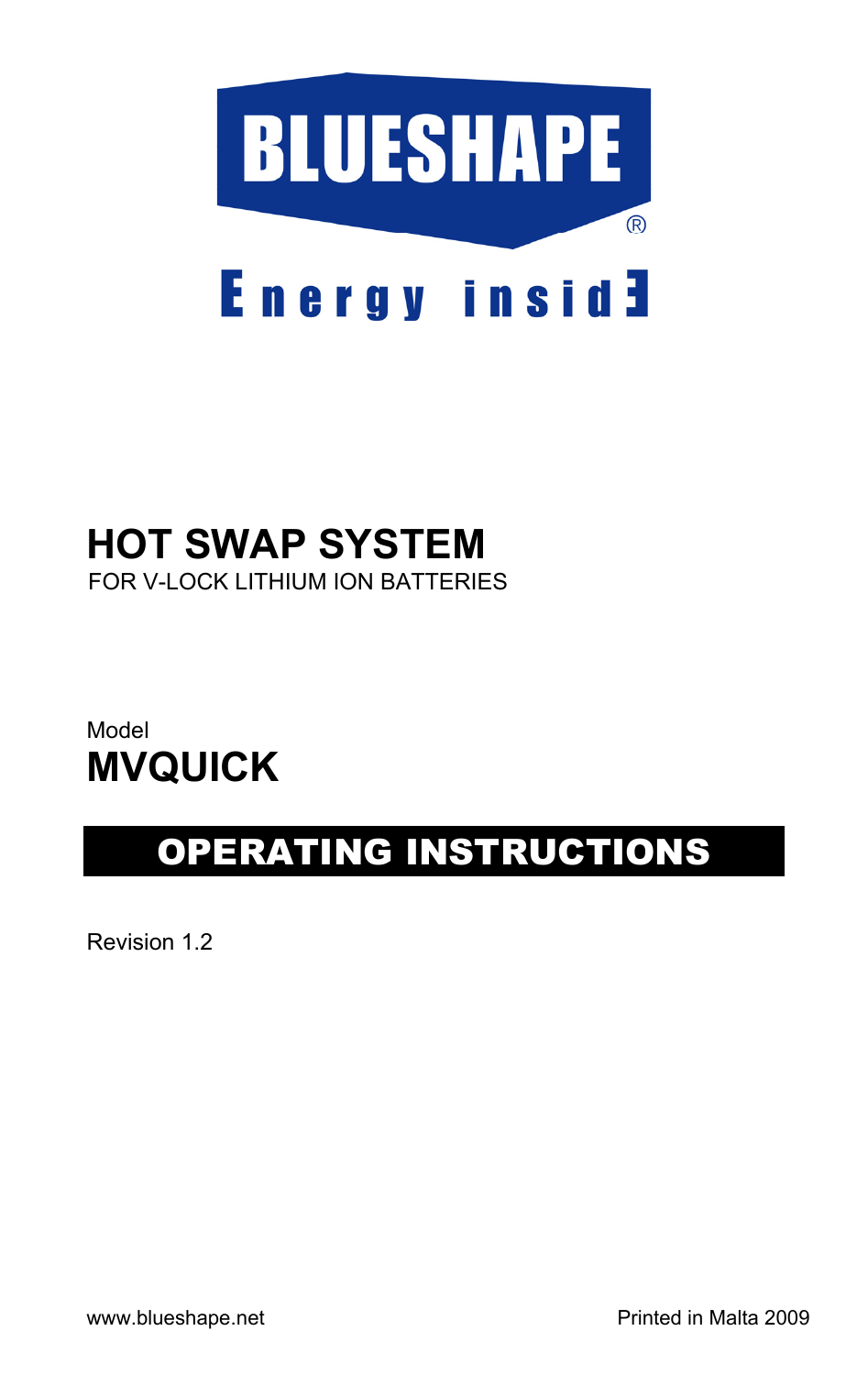#### **Introduction**

MVQUICK is a hot swap system to be installed as a battery interface between the camera (or any other V-lock compatible device) and the battery pack.

The main purpose is to allow camera battery replacement without any power interruption through an automatic detection of the battery removal.

Additionally, MVQUICK provides an alternative power source of about 21Wh to be used as UPS in case of a sudden power failure or extended power requirements.

#### **MVQUICK graphic description**



- 1. Installation interface for external V-Lock battery
- 2. D-tap connector (on opposite site, not visible in drawing)
- 3. Output connector (power outlet, to device)
- 4. Data communication selector
- 5. LED indicators showing state of charge of internal battery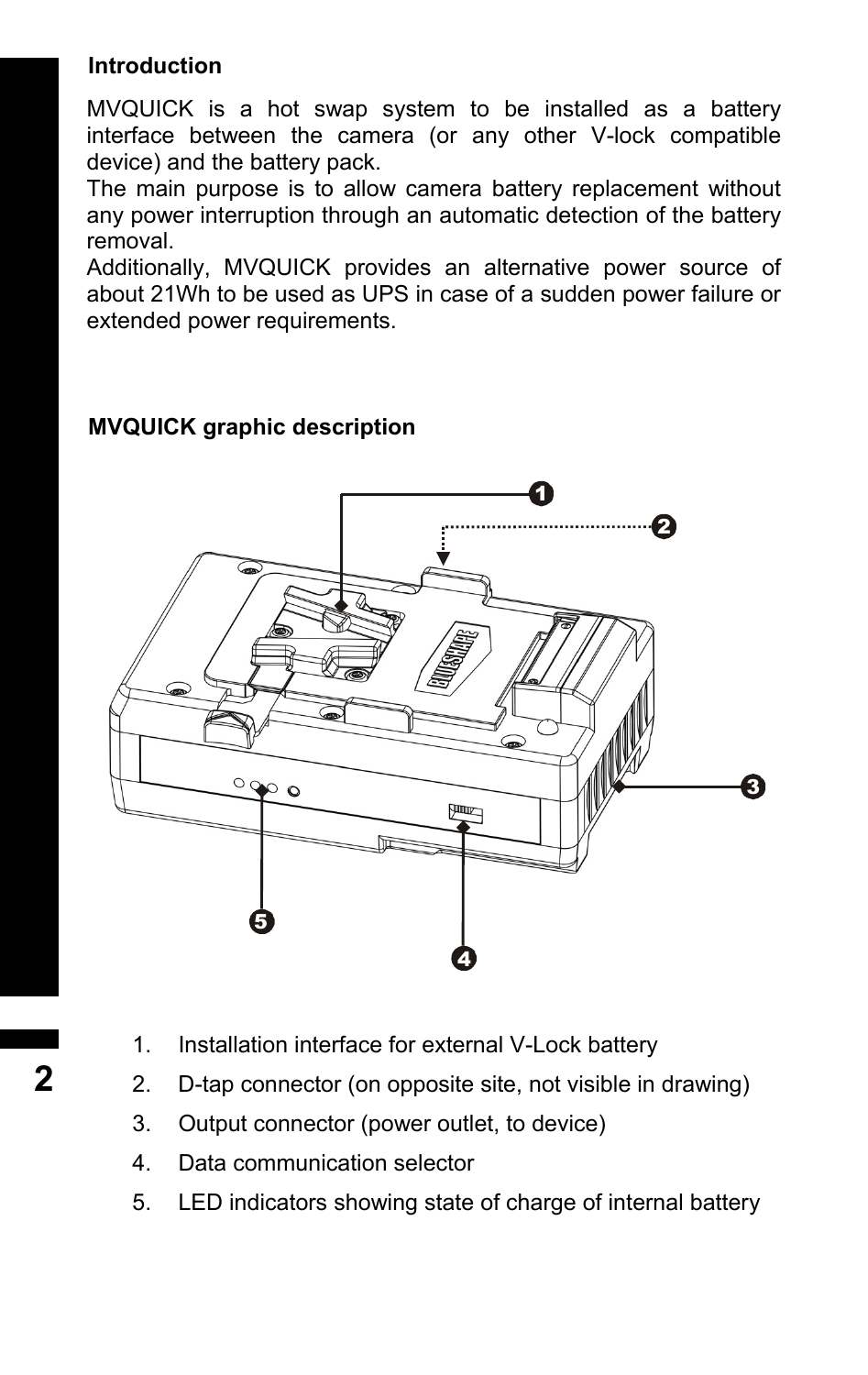#### **Principle of operation**

MVQUICK features an internal battery system of about 21Wh. This power source is automatically connected to the output terminals (becoming the only power source) whenever the main V-Lock battery is not installed, removed or empty (voltage below 12V).

Alternatively, when a V-Lock battery with a voltage greater than 12V is installed, it becomes the main power source connected to the output connector.

If, during usage, the V-lock battery voltage drops below 12V, or it is removed, MVQUICK automatically provides a continuous power supply to the device without any power interruption.

As soon as this switchover takes place and MVQUICK operates through its internal power source, the 3 LEDs become alighted (depending on the state of charge) to alarm the user that the main power source, coming from the external V-Lock battery is no more available and the internal UPS is providing continuity power.

When operating as the main power source, the runtime provided by MVQUICK depends by the state of charge of its internal battery and the actual power consumption.

The LED array displays the state of charge based on the internal battery voltage and the following criteria:

| Voltage            | Approx. state of charge | LEDs                  |
|--------------------|-------------------------|-----------------------|
| >15.2V             | $100\% - 66\%$          | All 3 LEDs on [H M L] |
| $15.2V \sim 14.4V$ | $66\% \sim 33\%$        | 2 LEDs on [M L]       |
| $14.4V \sim 13.0V$ | $33\% \sim 10\%$        | 1 LED on [L]          |
| < 13.0V            | $0\% \sim 10\%$         | 1 LED flashing [L]    |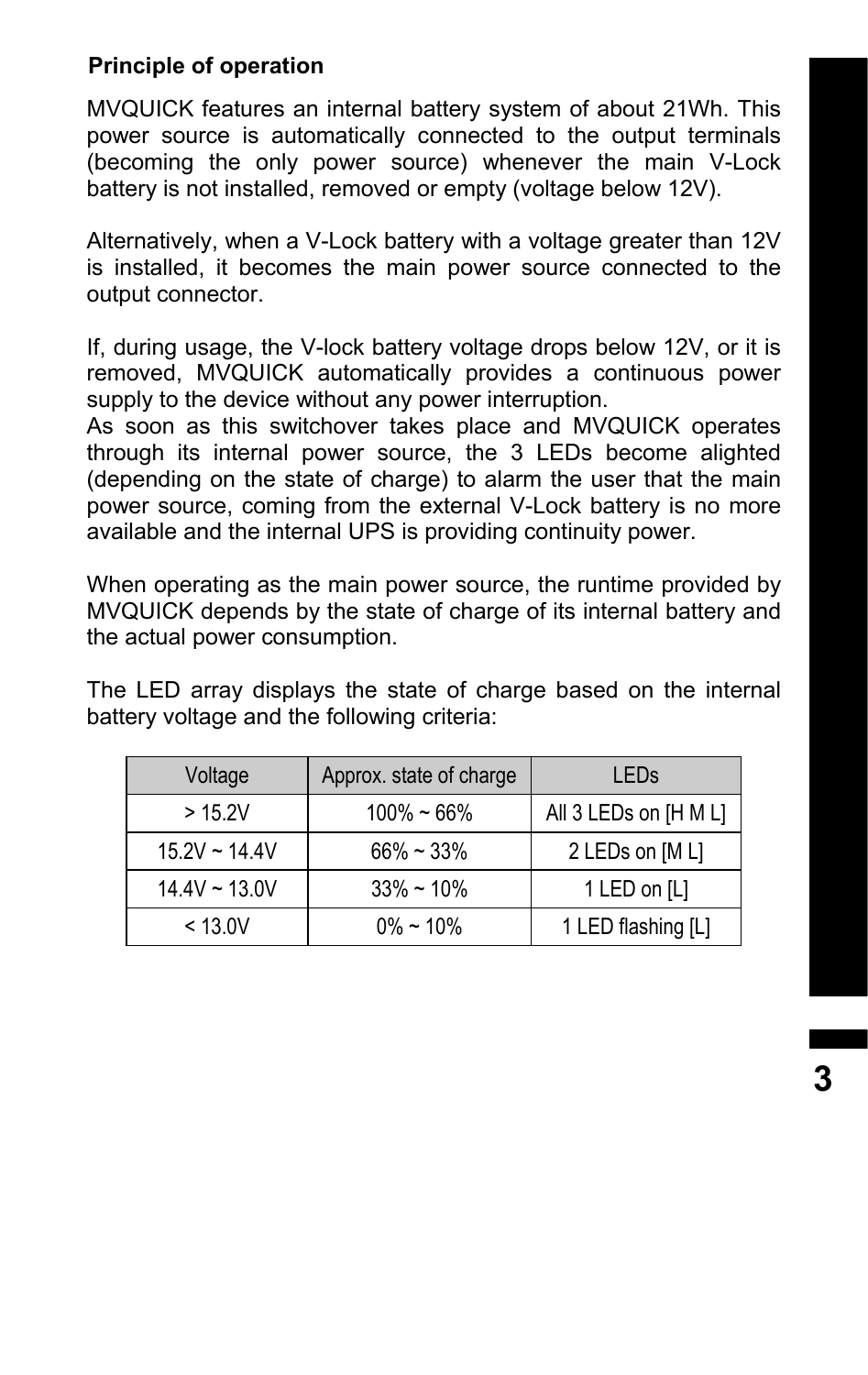#### **How to check the state of charge**

Out from the box, the internal battery of MVQUICK has a state of charge of about 50% or higher.

To verify the state of charge:

- When the external battery is installed: Press the "Check" button to verify the state. The LED will stay on for about 3 sec showing the state (see table above). The LEDs will flash when the internal battery is being charged.
- When the external battery is not installed: The LEDs are automatically alighted continuously displaying the state of charge. However, if 60 minutes elapse without an installation of a new battery, MVQUICK enters in a low power mode and automatically shuts off. Press the "Check" button to wake up the device and verify the state (see later).

The prediction of the state of charge based on cell voltage may appear inaccurate especially when the device is requesting a high current load. Under similar circumstances, the internal voltage drop may be large enough to switch off the first LED [H] and apparently displays a state of charge below 66%. In similar cases the LED gauge is programmed with a pessimistic capacity prediction, and the state of charge seems to reduce faster, especially for the first and even the second LED [H M]. In any case the flashing  $3<sup>rd</sup>$  LED represents a critical threshold after which the camera should be switched off or alternatively, a fresh battery installed.

#### **How to charge the internal battery**

**4**

MVQUICK has an internal battery pack that can be charged in two different ways:

By installing MVQUICK on a V-Lock charger as a standalone device:

The internal battery will be charged automatically. The charging time depends on the charge current but should not exceed 60 minutes on most commercially available chargers.

Automatically upon installation of a new battery: Whenever an empty battery is swapped with a fresh battery, the newly installed battery will restore the lost energy of MVQUICK by charging the its internal battery with a 120mA current for a maximum time of 90 minutes. This will ensure that a maximum of 180mAh will be replenished in the internal battery.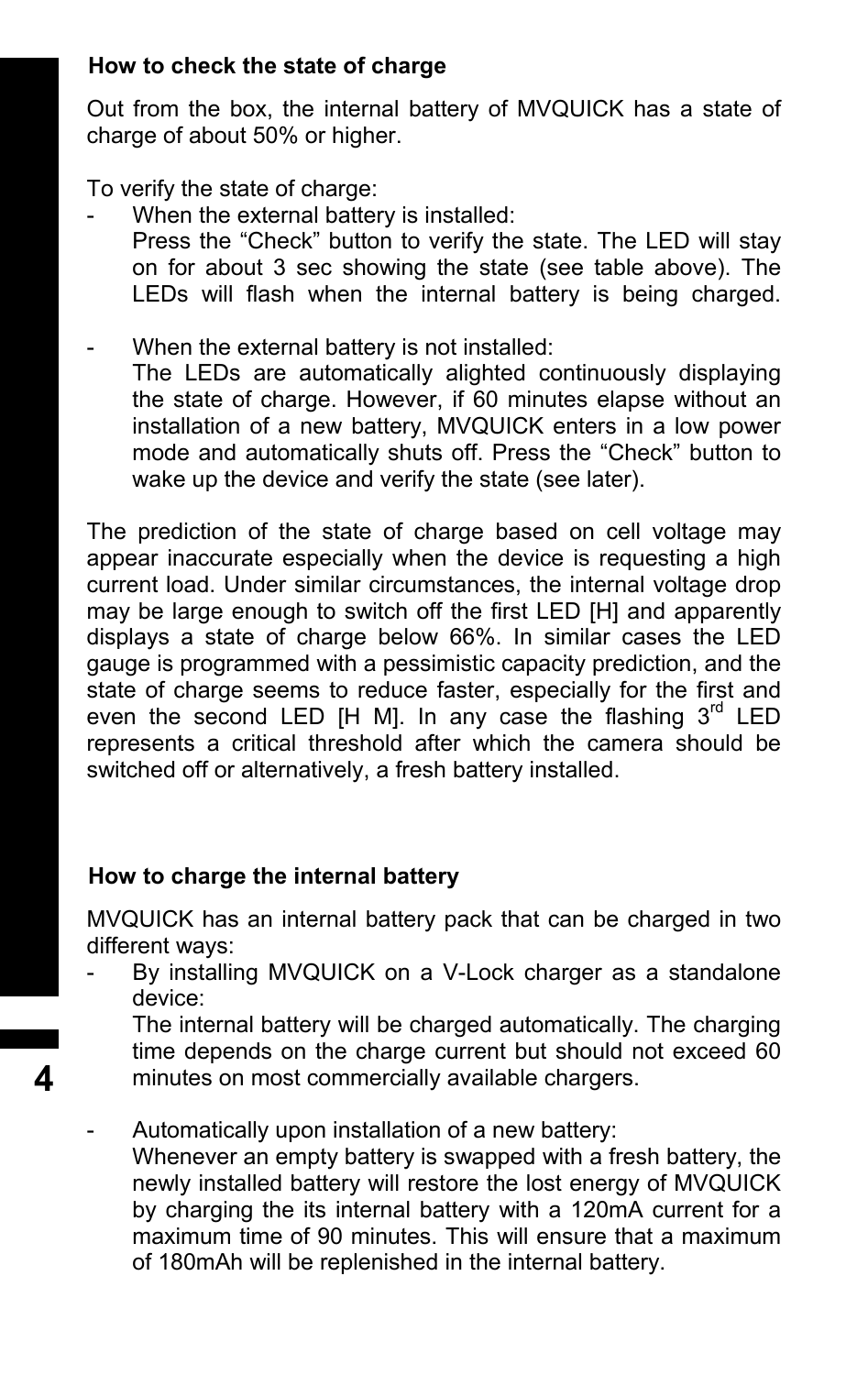This automatic partial charging is an efficient way to keep MVQUICK fully charged even after several swaps.

It is however recommendable to fully charge MVQUICK on a charger for the first time, or prior to an extensive working session.

#### **How to switch off / switch on**

MVQUICK is supplied switched off to save internal power and automatically enters in low power mode when not in use.

- How to switch it on:

a) MVQUICK automatically switches on upon installation of an external battery with a voltage > 12V. Note that when an external battery is installed, MVQUICK is permanently on and will never enter in low power mode.

b) By pressing the LED button to check the state, when an external battery is not installed.

How to switch it off:

 a) MVQUICK automatically switches off when an external battery is not installed for at least 60 minutes and the LED button is not pressed during this period.

b) To force a switch off, remove the external battery and press and hold the LED button for about 5 seconds until the LEDs go off.

When MVQUICK is operating as the only power source, regardless whether it is powering a device or not (meaning that no external battery is installed), it will switch off after 60 minutes. To avoid this, just press the LED button once to restart the countdown and prolong the operating period.

It is preferable to switch off MVQUICK after a working session or before storage to minimise the power consumption and the selfdischarge.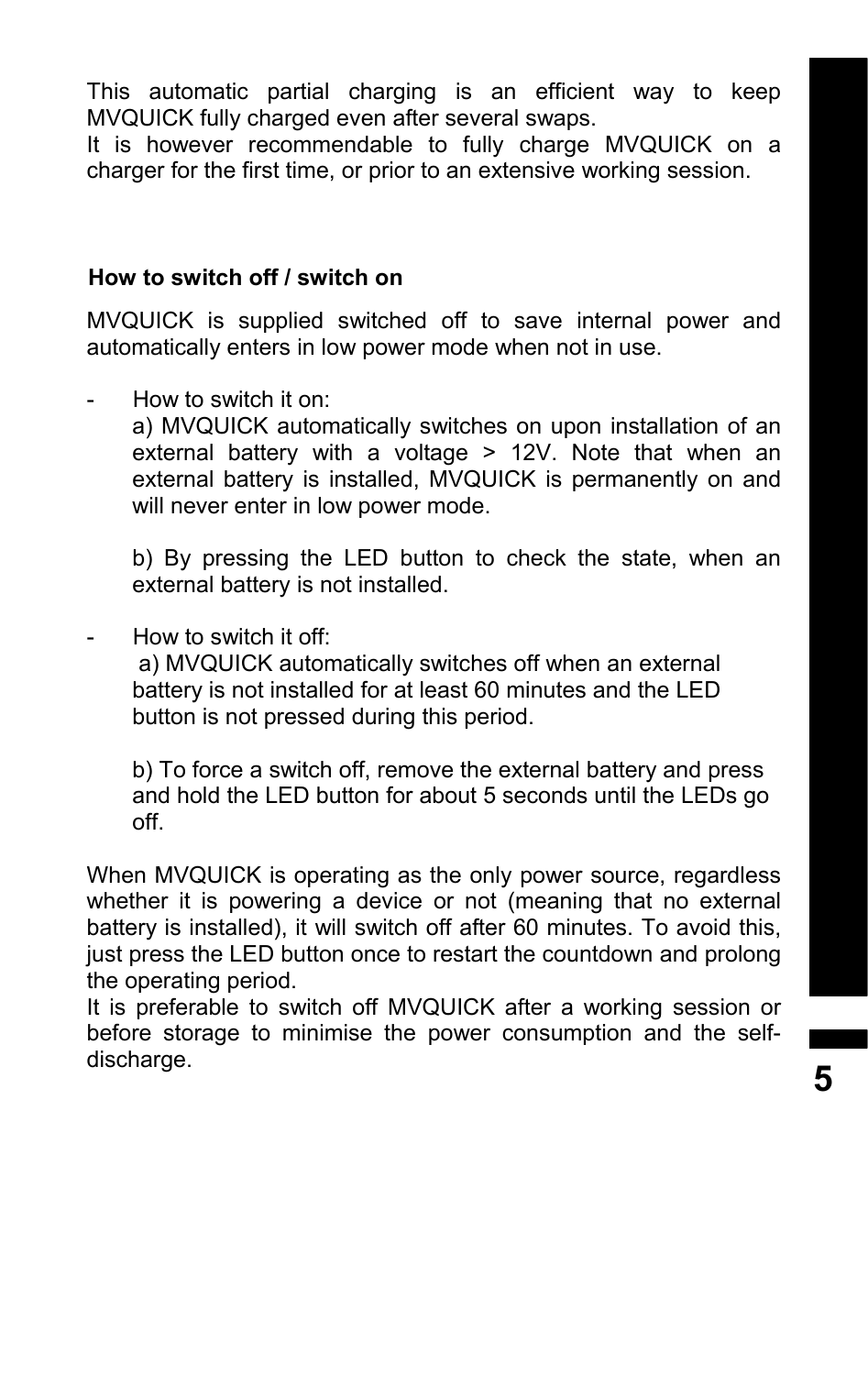#### **Battery communication bypass**

When MVQUICK is used with BLUESHAPE V-lock batteries or with batteries having the same communication protocol, it is possible to obtain data communication between the device and the battery. The data switch selector can be moved by a pointed object towards ON to enable or towards OFF to disable data communication.

#### **Technical specifications**

| Internal battery:           |                                                                      |
|-----------------------------|----------------------------------------------------------------------|
| Type                        | Li-lon rechargeable                                                  |
| Nominal voltage             | 14.4V                                                                |
| Nominal capacity            | 1.5Ah - 21Wh                                                         |
| Max. discharge current      | 10A                                                                  |
|                             |                                                                      |
| Operating temperature range | $-20^{\circ}$ C ~ +60°C (-4°F ~ +140°F)                              |
| Storage temperature range   | $0^{\circ}$ C ~ +30 $^{\circ}$ C (32 $^{\circ}$ F ~ 86 $^{\circ}$ F) |
|                             |                                                                      |
| Dimensions                  | 142 x 83 x 50mm                                                      |
| Weight                      | 488g                                                                 |

At our own responsibility we declare that this product is CE certified.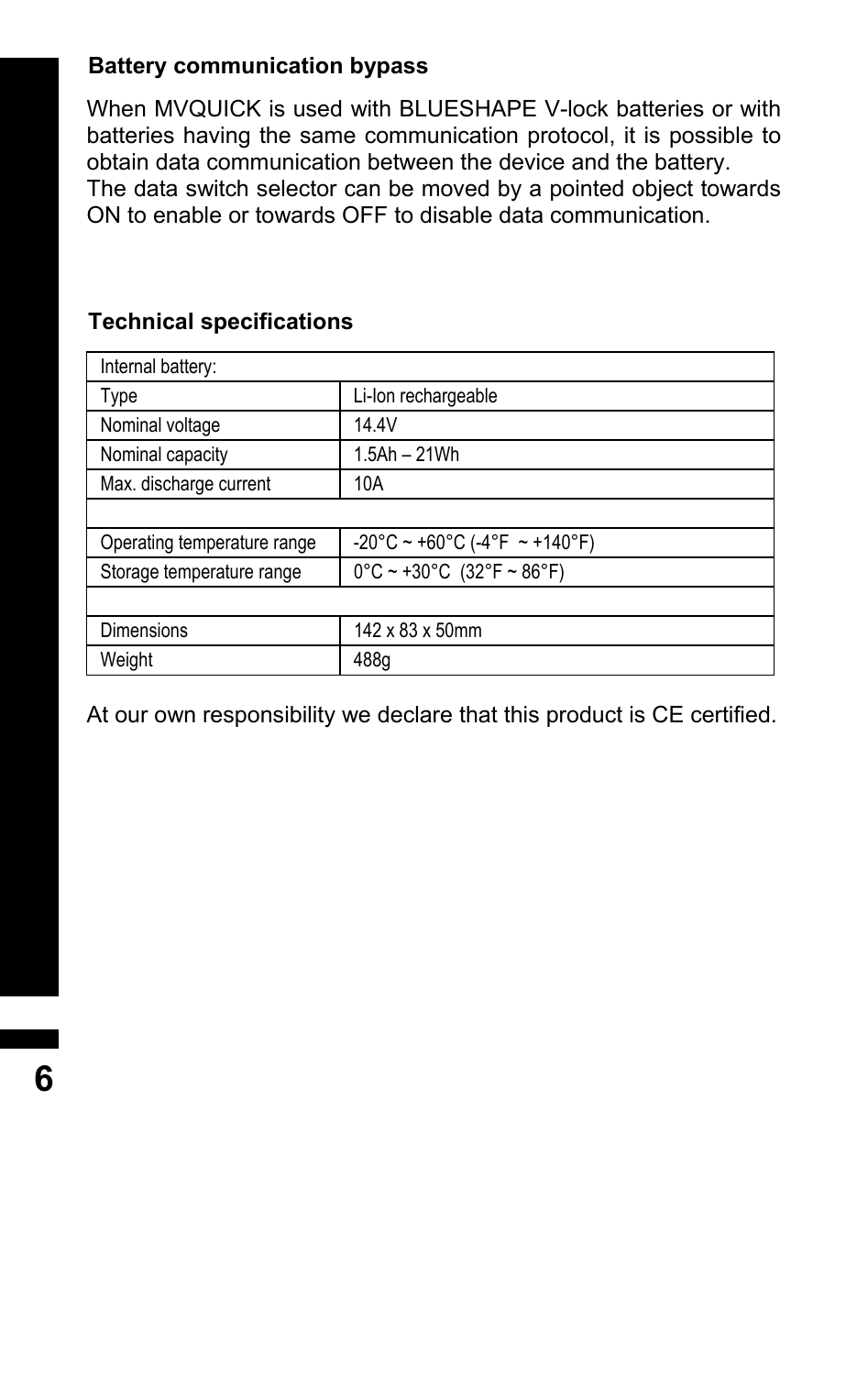#### **Warranty**

BLUESHAPE MVQUICK is warranted to be free from defects in materials, workmanship and functionality for a period of 18 months commencing from the date of purchase.

This warranty shall not apply to any products or parts of, that have been subjected to misuse, negligence, accidental or abnormal conditions of operation.

The buyer should always contact the place of purchase for any return of defective product. It is important that the buyer provides us with as much information as possible about the failure being claimed.

In the event of product failure for which warranty applies, we will repair or replace the product free of charge. In these cases, all expenses including transport charges will be borne by us.

In the case where the failure has been caused by one of the causes explained above, repairs should be billed at a nominal cost. Prior to the carrying out of any repairs, we will inform the customer of the estimated costs of these repairs.

These warranty conditions are the only ones applicable to our products and overrule any other expressed or implied warranties. We shall not be held liable for any damages resulting from warranty statements other than those contained in this declaration.

In all warranty claims, the buyer must reproduce the original purchase invoice.